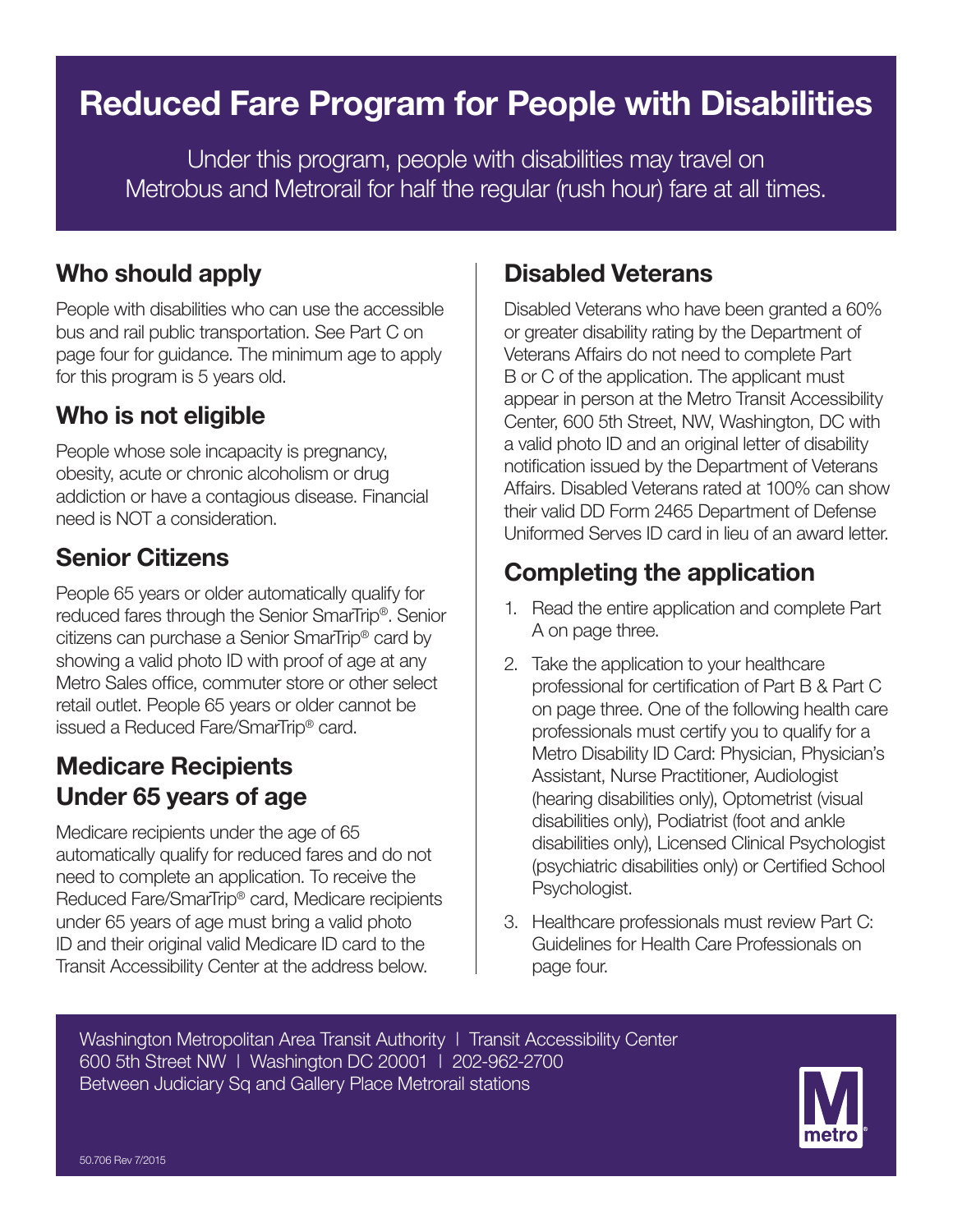# **Submitting your application**

Bring the original, completed application to the Transit Accessibility Center located on the lobby level of Metro Headquarters, 600 5th Street, NW. The office is open Mondays, Wednesdays, Thursdays and Fridays from 8:30 a.m. to 4:00 p.m., Tuesdays from 8:30 a.m. to 2:30 p.m. The office is closed on weekends and federal holidays. The application must be received by Metro within 60 days of the healthcare professional's signature. Applications will not be accepted by mail or fax.

# **Eligible applicants must bring**

The original, completed application, a valid photo ID (One of the following: Drivers' license, nondrivers' ID, passport, government or school-issued ID card). Disabled Veterans must bring their original letter of disability notification issued by the Department of Veterans Affairs or DD Form 2465 if rated at 100% and the original, completed part A of the application. Medicare recipients under the age of 65 must bring a valid photo ID and a current Medicare card.

# **Groups**

For large groups of ten or more, contact the Transit Accessibility Center at 202-962-2703 or traveltraining@wmata.com for information about arranging an on-site photo ID session.

#### **Ownership of a Metro Disability ID card**

The valid Metro Disability ID Card must be in the possession of the cardholder at all times while riding Metrobus and Metrorail. The Reduced Fare/ SmarTrip® ID Card must be presented when paying

by cash on Metrobus, or on demand to Metro Transit Police Officers, Metrobus operators, and Metrorail station managers. Metro Reduced Fare/ SmarTrip® ID cards used in any unlawful manner will be confiscated.

# **Replacing a lost card**

If you lose your valid Metro Reduced Fare/ SmarTrip<sup>®</sup> ID card, you may obtain a replacement. A fee of \$10 is charged for the first replacement and \$25 for each subsequent replacement. The fee may be waived upon receipt of a police report documenting theft of your Metro Reduced Fare/ SmarTrip<sup>®</sup> ID, or if the card is tattered or damaged.

# **Renewing your card**

You must complete a new application to renew your Metro Reduced Fare/SmarTrip® ID Card. You can't reapply more than 30 days prior to the current expiration date on your Reduced Fare/ SmarTrip® ID.

#### **Appeal process**

If you are determined ineligible for the Reduced Fare Program for People with Disabilities, you may appeal the decision. To obtain a copy of the Reduced Fare Program Appeal Process, contact the Metro Office of ADA Programs at 202-962-1100 or adap@wmata.com.

#### **Learn how to use Metro**

Metro can help customers with disabilities learn how to use the Metro system for travel around the region. For more information, or to schedule a free travel training session, please contact 202-962- 2703 or traveltraining@wmata.com.

**Eligibility determinations are governed by the Metro Reduced Fare Program policies in effect on the date the application is received by the Transit Accessibility Center.**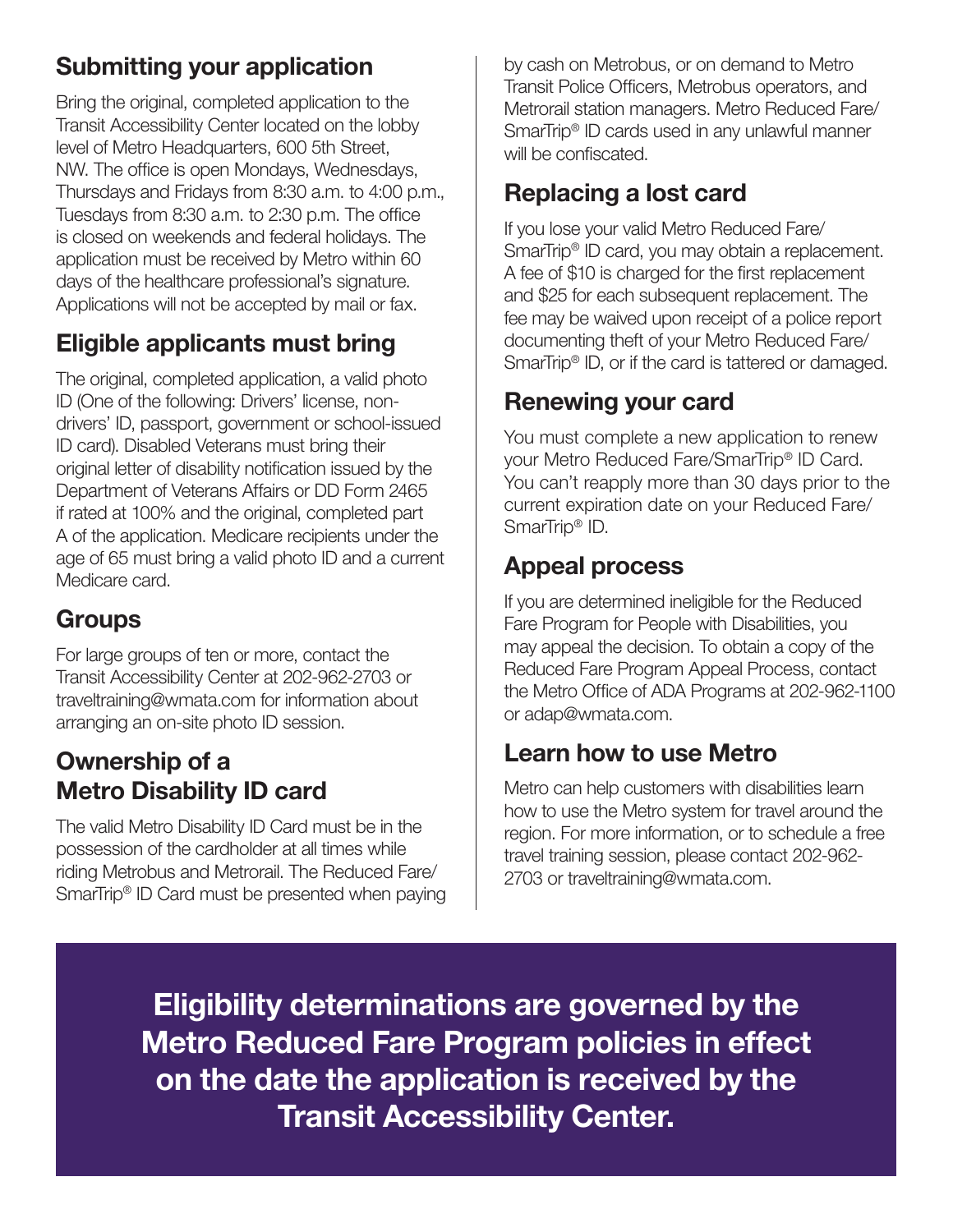#### **Part A: Applicant Information and Release** Please provide all information in print or type.

|                                                                                                                                                                                                                                |  |           | F<br>Gender (circle): M                                                                                                                                                                                                                                                                      |  |  |  |
|--------------------------------------------------------------------------------------------------------------------------------------------------------------------------------------------------------------------------------|--|-----------|----------------------------------------------------------------------------------------------------------------------------------------------------------------------------------------------------------------------------------------------------------------------------------------------|--|--|--|
| Previous ID Cardholder? (circle) Yes                                                                                                                                                                                           |  | No.       |                                                                                                                                                                                                                                                                                              |  |  |  |
| 60+% Disabled Veteran? (circle) Yes                                                                                                                                                                                            |  | <b>No</b> |                                                                                                                                                                                                                                                                                              |  |  |  |
| Local Emergency Contact Learning and the contract of the contract of the contract of the contract of the contract of the contract of the contract of the contract of the contract of the contract of the contract of the contr |  |           | Relationship: ______________________                                                                                                                                                                                                                                                         |  |  |  |
|                                                                                                                                                                                                                                |  |           |                                                                                                                                                                                                                                                                                              |  |  |  |
| Area Transit Authority (Metro) information about my disability.                                                                                                                                                                |  |           | I authorize the health care professional completing this application to release to the Washington Metropolitan                                                                                                                                                                               |  |  |  |
| Original Signature of Applicant (under 18, signature of parent or guardian)                                                                                                                                                    |  |           | Date                                                                                                                                                                                                                                                                                         |  |  |  |
|                                                                                                                                                                                                                                |  |           | <b>Part B: Health Care Professional Certification</b><br>Please provide all information in print or type.                                                                                                                                                                                    |  |  |  |
|                                                                                                                                                                                                                                |  |           | Part B must be completed by a licensed or certified health care professional (see page one) and must be received by Metro within 60 days<br>of the health care professional's signature. Information on this application will remain on file with Metro and is not subject to public review. |  |  |  |
| Name of Health Care Professional:                                                                                                                                                                                              |  |           |                                                                                                                                                                                                                                                                                              |  |  |  |

|                                                                                                                                                                                                                                                                                                                                                                                                                                                                                                                                                           |  |                                     | Phone: <u>International Contract of Contract Contract Contract Contract Contract Contract Contract Contract Contract Contract Contract Contract Contract Contract Contract Contract Contract Contract Contract Contract Contract</u> |  |      |     |
|-----------------------------------------------------------------------------------------------------------------------------------------------------------------------------------------------------------------------------------------------------------------------------------------------------------------------------------------------------------------------------------------------------------------------------------------------------------------------------------------------------------------------------------------------------------|--|-------------------------------------|--------------------------------------------------------------------------------------------------------------------------------------------------------------------------------------------------------------------------------------|--|------|-----|
|                                                                                                                                                                                                                                                                                                                                                                                                                                                                                                                                                           |  |                                     |                                                                                                                                                                                                                                      |  |      |     |
|                                                                                                                                                                                                                                                                                                                                                                                                                                                                                                                                                           |  |                                     |                                                                                                                                                                                                                                      |  |      |     |
|                                                                                                                                                                                                                                                                                                                                                                                                                                                                                                                                                           |  | Audiologist Communication Containst |                                                                                                                                                                                                                                      |  |      |     |
|                                                                                                                                                                                                                                                                                                                                                                                                                                                                                                                                                           |  |                                     |                                                                                                                                                                                                                                      |  |      |     |
| Review Part C: Guidelines for Health Care Professionals on page four and provide all appropriate guideline number(s) and<br>detailed information below regarding the applicant's disability. Specific DSM or ICD code(s) and a specific diagnosis are required.<br>(MUST BE COMPLETED TO DETERMINE ELIGIBILITY)                                                                                                                                                                                                                                           |  |                                     |                                                                                                                                                                                                                                      |  |      |     |
| Guideline Number(s) _____________DSM Code(s) ___________ or ICD Code(s) _________ Specific Diagnosis _______________                                                                                                                                                                                                                                                                                                                                                                                                                                      |  |                                     |                                                                                                                                                                                                                                      |  |      |     |
| Does the applicant require a personal care attendant to use public transportation all or sometimes? (circle)                                                                                                                                                                                                                                                                                                                                                                                                                                              |  |                                     |                                                                                                                                                                                                                                      |  | Yes  | No. |
| <b>Expected Duration of Disability:</b>                                                                                                                                                                                                                                                                                                                                                                                                                                                                                                                   |  |                                     |                                                                                                                                                                                                                                      |  |      |     |
| Temporary: Short-term conditions likely to improve within one year                                                                                                                                                                                                                                                                                                                                                                                                                                                                                        |  |                                     |                                                                                                                                                                                                                                      |  |      |     |
| Standard: Conditions with potential for improvement or long periods of remission                                                                                                                                                                                                                                                                                                                                                                                                                                                                          |  |                                     |                                                                                                                                                                                                                                      |  |      |     |
|                                                                                                                                                                                                                                                                                                                                                                                                                                                                                                                                                           |  |                                     |                                                                                                                                                                                                                                      |  |      |     |
| Original Signature of Health Care Professional                                                                                                                                                                                                                                                                                                                                                                                                                                                                                                            |  |                                     |                                                                                                                                                                                                                                      |  | Date |     |
| False certification may be reported to the licensing agency under District of Columbia Code Annotated, Section 2-3305.15, Code of Virginia 54.1-2915, or Maryland Health Occupations Code<br>Annotated14-404 or appropriate code for state of license or certification. Metro reserves the right to: (1) verify the validity of the license of the health care professional providing the certification, (2)<br>make the final determination on an applicant's eligibility for the Metro Reduced Fare Program, and (3) retain a copy of this application. |  |                                     |                                                                                                                                                                                                                                      |  |      |     |

| .                     |                              |                    |  |  |  |  |  |  |
|-----------------------|------------------------------|--------------------|--|--|--|--|--|--|
| <b>WMATA USE ONLY</b> |                              |                    |  |  |  |  |  |  |
| ID Card No.           | SmarTrip <sup>®</sup> card # | Expiration date    |  |  |  |  |  |  |
| <b>Issued by</b>      |                              | <b>Issued date</b> |  |  |  |  |  |  |